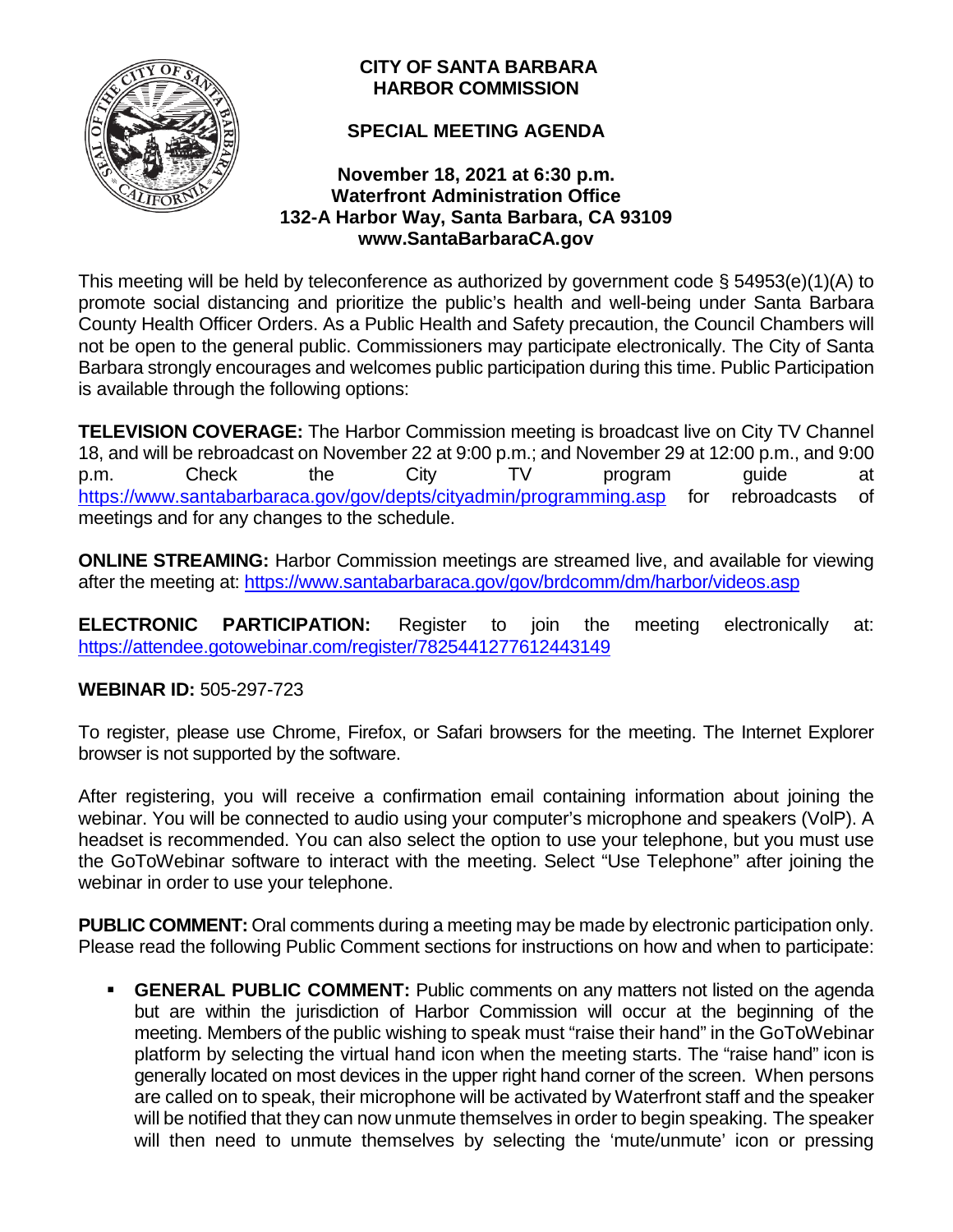Harbor Commission Special Agenda November 18, 2021 Page 2

> Ctrl+Alt+A on their keyboard. Each speaker will be given a total of 2 minutes to address the Harbor Commission.

**PUBLIC COMMENT ON AGENDIZED ITEMS:** Members of the public wishing to speak on a matter on the agenda must "raise their hand" in the GoToWebinar platform by selecting the virtual hand icon during the presentation of that item. The "raise hand" icon is generally located on most devices in the upper right hand corner of the screen. When persons are called on to speak, their microphone will be activated by Waterfront staff and the speaker will be notified that they can now unmute themselves in order to begin speaking. The speaker will then need to unmute themselves by selecting the 'mute/unmute' icon or pressing Ctrl+Alt+A on their keyboard. Each speaker will be given a total of 2 minutes to address the Harbor Commission.

**WRITTEN PUBLIC COMMENT:** Written public comments regarding items on the agenda or any matters not listed on the agenda but within the jurisdiction of Harbor Commission may also be emailed to [ARodriguez@SantaBarbaraCA.gov](mailto:ARodriguez@SantaBarbaraCA.gov) prior to the beginning of the Harbor Commission Meeting. All written public comments will be provided to Harbor Commission and will become part of the public record. Please note, Harbor Commission Members may not have time to review written public comments received after 4:00 p.m. the Wednesday before the meeting.

**AMERICANS WITH DISABILITIES ACT:** If you need assistance using the "raise hand" function and/or registering to participate in the GoToWebinar session, please contact the Waterfront Department at (805) 564-5531 by 5:00 p.m. the day before the meeting. Additionally, a speaker may email [ARodriguez@SantaBarbaraCA.gov](mailto:ARodriguez@SantaBarbaraCA.gov) by 5:00 p.m. the day before a meeting, stating which item they wish to speak on. Specialized services, such as sign language interpretation or documents in Braille, may require additional lead time to arrange.

**WEBINAR TECHNICAL QUESTIONS:** If you have technical questions about the webinar, please go to [https://support.goto.com/webinar,](https://support.goto.com/webinar) or call the Technical Support phone number (805) 617-7080. To see what Accessibility Features are available in GoToWebinar, please visit [https://support.goto.com/webinar/help/what-accessbility-features-are-available-in-gotowebinar.](https://support.goto.com/webinar/help/what-accessbility-features-are-available-in-gotowebinar)

**NOTICES:** This Agenda was duly posted in the Office of the City Clerk, and on the Public Notice Board on the outside balcony of City Hall, 735 Anacapa Street; the Waterfront Administration Office, 132-A Harbor Way; Harbor Patrol bulletin board outside West Marine; entrance to Marina 1, Marina 2, Marina 3, Marina 4, and the City Pier; and on the Internet at least 72 hours prior to the date and time of the meeting. If you have any questions, please contact Waterfront staff at (805) 564-5531 between 8:00 a.m. and 5:00 p.m. Monday through Friday.

**REPORTS:** Copies of documents relating to agenda items are available for review in the Waterfront Administrative Office at 132-A Harbor Way, and are also posted online at [www.santabarbaraca.gov/gov/brdcomm/dm/harbor/agendas.asp.](http://www.santabarbaraca.gov/gov/brdcomm/dm/harbor/agendas.asp) Materials related to an item on this agenda submitted to the Harbor Commission after distribution of the agenda packet are available for public inspection during normal business hours in the Waterfront Administration Office located at 132-A Harbor Way.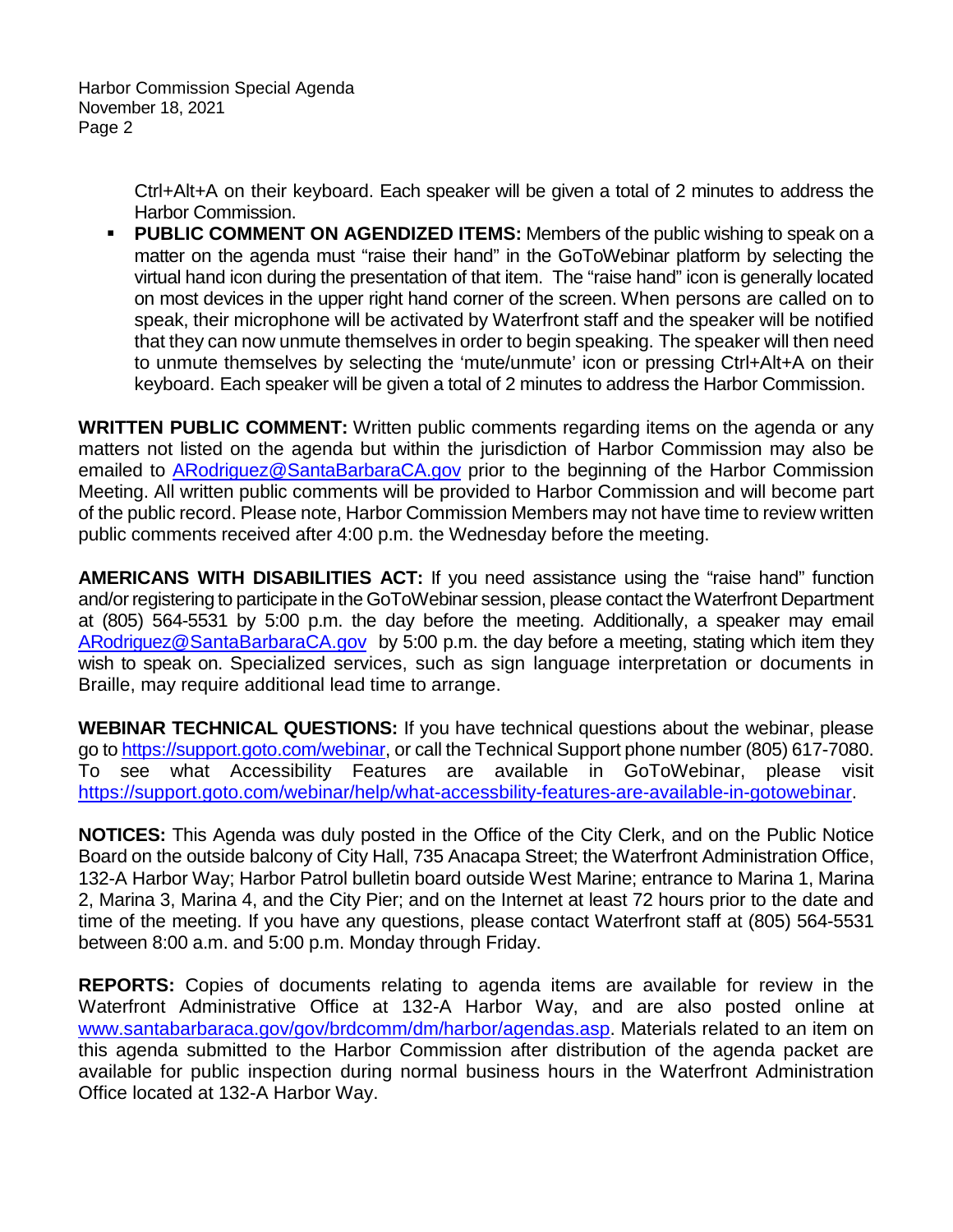Harbor Commission Special Agenda November 18, 2021 Page 3

# **NOVEMBER 18, 2021 AGENDA**

## **CALL TO ORDER**

## **ROLL CALL**

#### **CHANGES TO THE AGENDA**

#### **GENERAL PUBLIC COMMENT**

#### **CONSENT CALENDAR**

#### **1. Approval Of The Minutes**

Recommendation: That Harbor Commission waive further reading and approve the Minutes from the Special Meeting of October 21, 2021.

### **DEPARTMENT UPDATE**

### **2. Director's Report**

- Harbor Commission Year In Review
- Tentative Agenda Items For Future Meetings

### **3. Business Services Report**

- Stearns Wharf Christmas Tree
- Annual Parking Permit Sales

#### **4. Facilities Management Report**

- Coastal Development Permit Renewal
- US Army Corps Of Engineers Individual Permit Renewal

#### **5. Harbor Operations Report**

- Slip Waiting List Update
- Harbor Patrol Supervisor Announces Retirement
- Harbor Patrol Blotter

### **NEW BUSINESS**

### **6. Proposed Assignment Of Lease Agreement No. 20,493 – Harbor Restaurant, Located At 210 Stearns Wharf**

Recommendation: That Harbor Commission review and recommend City Council approve the assignment of Lease Agreement No. 20,493 from Longharbor LLC, to Santa Barbara